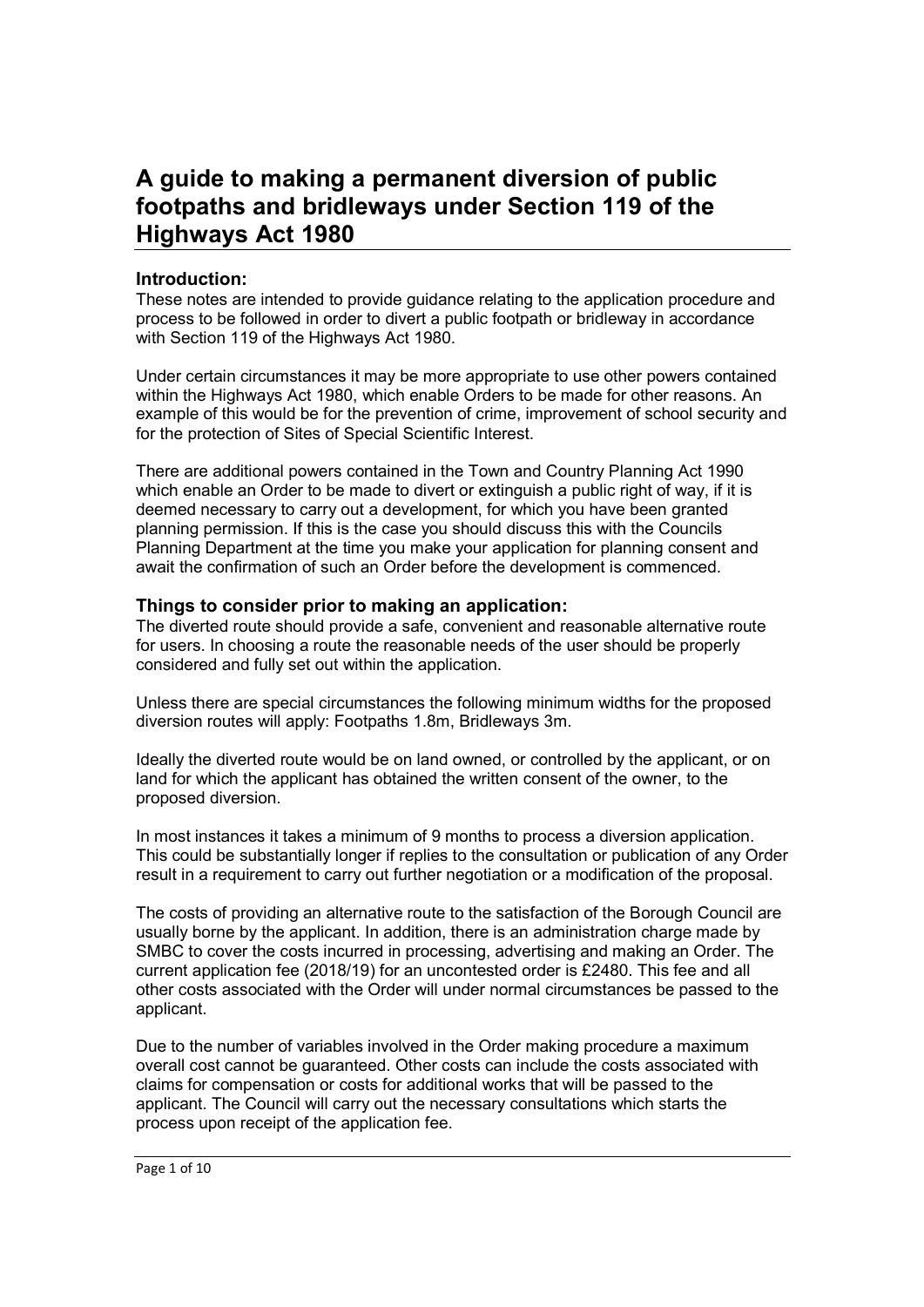Please note that this fee is non-refundable and payment does not guarantee that the Authority will promote an application.

The original route of the public right of way must continue to exist until the diversion Order has been confirmed and the alternative route has been approved by SMBC to be fit for public use.

Bear in mind that the formal diversion procedure will have the effect of publicising the existence of the public right of way, but will not guarantee that the right of way will be diverted.

#### Making an application:

Prior to submitting a formal application it is suggested that you contact us using the details at the foot of this guidance to discuss your proposal. Officers will be able to provide informal advice and guidance that may assist in the submission of any subsequent application. A copy of the application form is included at the end of this guidance note for your use.

Once an application is submitted the Council will carry out informal consultation with key stakeholders to gauge the likely feedback and identify any issues which may prevent an application from being progressed.

If the Borough Council agrees to make a diversion Order this is only the start of the formal procedures. The Order must be publicised and any person or organisation has a right to make representations about, or object to, the proposed diversion.

If there are objections that are not withdrawn, then confirmation of the Order will be dependent upon an independent Inspector considering the objections and making a decision whether or not to confirm the Order. The independent Inspector may consider objections by written representations, a hearing or by holding a local public inquiry.

In certain circumstances the Council may decide not to refer the Order for confirmation and this would result in the public right of way remaining unchanged.

To maximise the chance of achieving a successful diversion it is advisable to discuss your proposal with your local representative of the national user groups, i.e. the Ramblers Association, Open Spaces Society, British Horse Society, as well as any local parish council, residents association and neighbours before submitting your application.

In addition to a diversion under section 119, it may be necessary to consider creating or extinguishing lengths of rights of way under sections 25 or 118 of the Highways Act 1980. In this instance the Councils Officers will be able to advise you following submission of your application and follow up site meeting.

Please be aware that the Council will hold a record of your proposal and contact details on file. Furthermore, a copy of your application and supporting documentation will be held on file and a copy will be made available to the public on request, and may be made available online on the Councils Website. In addition details of the applicant and the owners of the land are included in the report to the Planning Committee and other formal documents associated with the proposal. Please ensure that any supporters of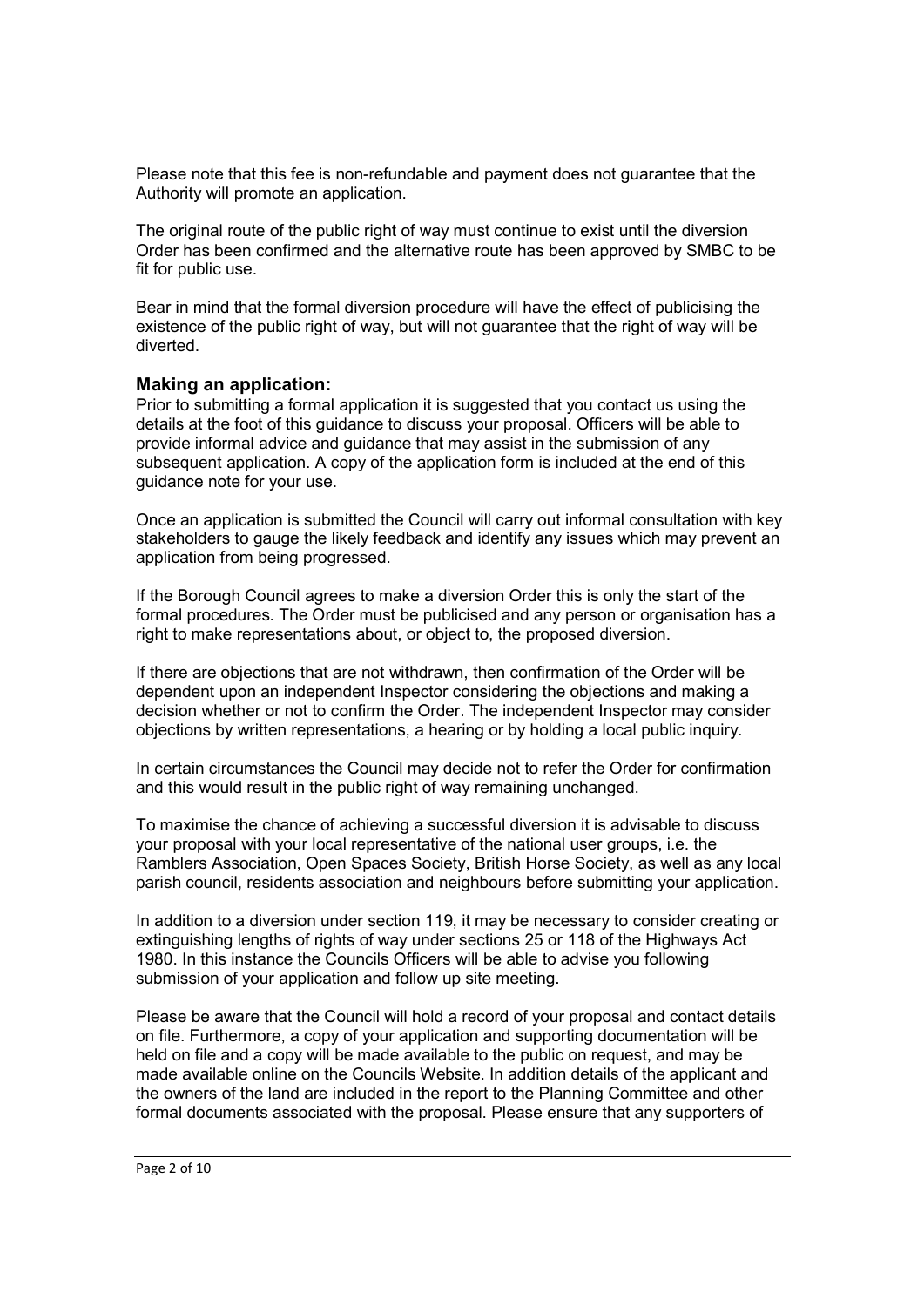your application are aware that their statements may also be used in this manner and subsequently will be available for public inspection.

#### Fees:

There is a standard fee for processing diversion applications of £2480. This is as set out in the schedule below. Applications will not be processed without full payment of this fee.

Please note, this fee only covers costs incurred by the Authority in considering an uncontested application. Further fees may be applicable where works are needed to bring the diverted route up to a suitable condition for use or such as in instances where a diversion will require the removal of apparatus or other diversionary works. For further information on this element please contact the Traffic Management Team using the details at the foot of this document.

| Item                          | <b>Details</b>                                                                                                                                            | Including                                                                              | Fee   |
|-------------------------------|-----------------------------------------------------------------------------------------------------------------------------------------------------------|----------------------------------------------------------------------------------------|-------|
| Process<br>application        | Acknowledgement of receipt<br>Checking of application including<br>comparison of existing records.<br>Site visit<br><b>Meeting with Applicant</b>         | Officer time, computer<br>work, general<br>administration, Legal<br>Fees<br>(18 hours) | £1100 |
|                               | <b>Consultation with Statutory</b><br>Undertakers and other consultees as<br>specified.                                                                   |                                                                                        |       |
|                               | Assessment of implications and<br>feasibility.                                                                                                            |                                                                                        |       |
|                               | Report preparation                                                                                                                                        |                                                                                        |       |
|                               | Preparation of notice                                                                                                                                     |                                                                                        |       |
|                               | Publication of notice in press                                                                                                                            |                                                                                        |       |
|                               | Publish notice on website                                                                                                                                 |                                                                                        |       |
|                               | <b>Publish notice in Connect Centre</b>                                                                                                                   |                                                                                        |       |
| Post notice of<br>application | Post notices on site at or near either<br>end of the route to which the<br>application relates.<br>Inspection of notices and<br>replacement as necessary. | Officer time, general<br>administration, travel<br>expenses (5 hours)                  | £250  |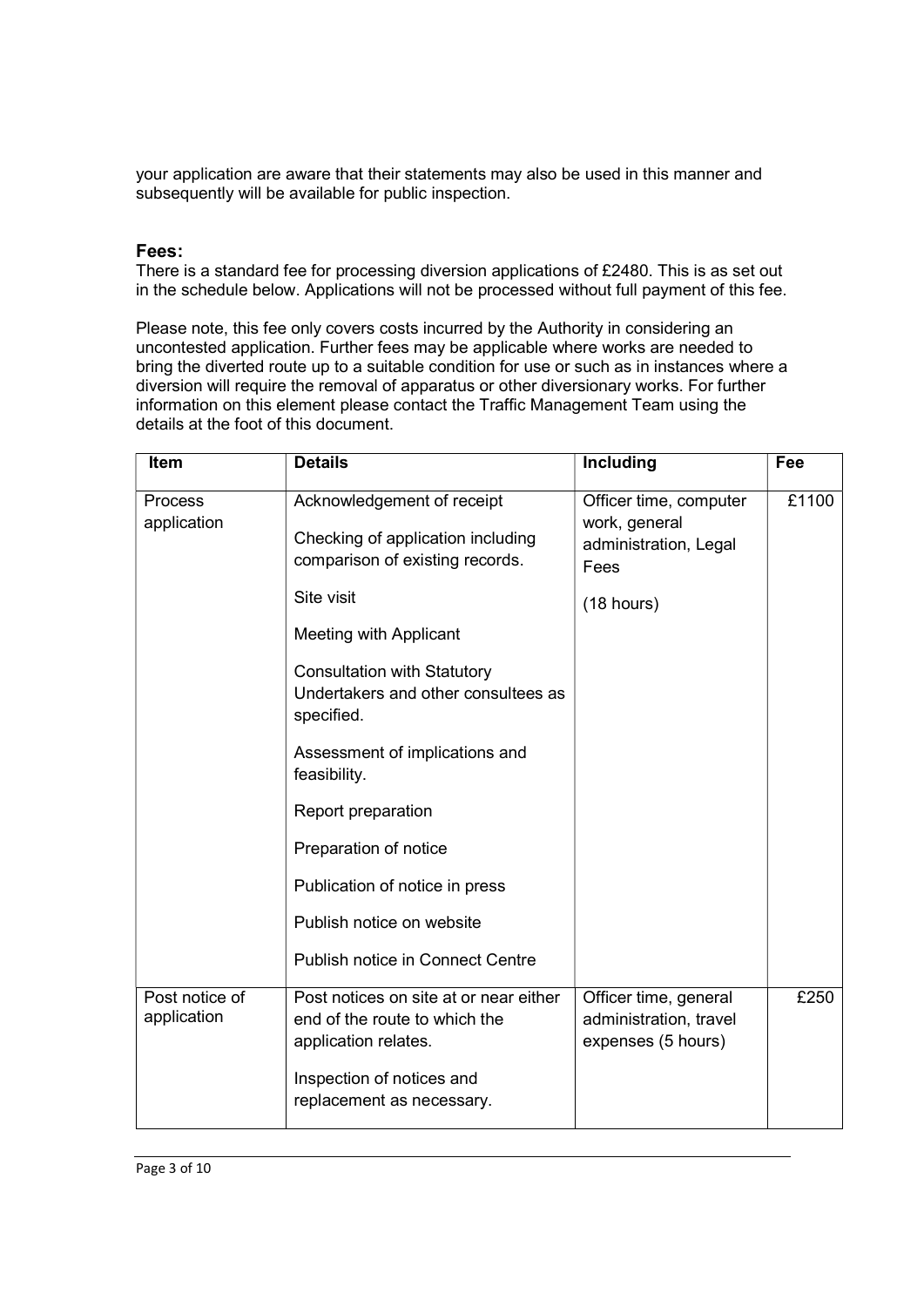|                  | Removal of notice following decision.                                   |                                                                                                 |       |
|------------------|-------------------------------------------------------------------------|-------------------------------------------------------------------------------------------------|-------|
| Update registers | Add entries to relevant registers<br>(paper and electronic forms)       | Officer time, general<br>administration,<br>scanning and<br>digitisation of records<br>(2 hour) | £100  |
| Advertising fees | Publish of notice in newspapers as<br>per Schedule 12 requirements.     | Officer time, general<br>administration (2.5<br>hours)                                          | £610  |
| Decision Making  | Legal fees associated with preparing<br>and presenting the application. | Officer time, general<br>administration (7 hours)                                               | £420  |
| <b>Total fee</b> |                                                                         |                                                                                                 | £2480 |

# Contact us:

For further information please contact us at:

Highways Management, Highway Services, Solihull Council, 5<sup>th</sup> Floor, Council House, Solihull, B91 3QT

Telephone: 0121 704 8000

Email: rightsofway@solihull.gov.uk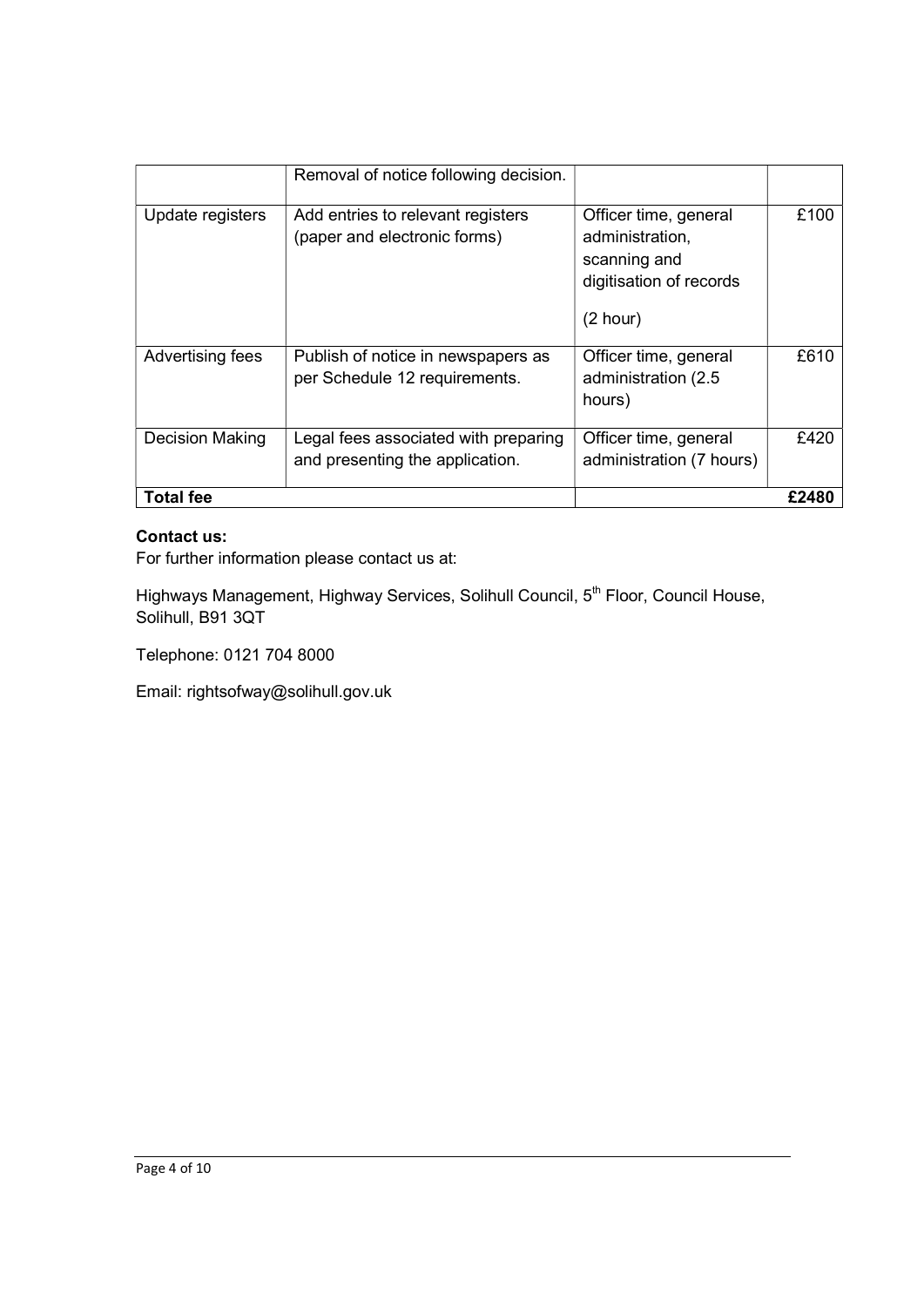# HIGHWAYS ACT 1980, s.119 APPLICATION FOR AN ORDER PERMANENTLY TO DIVERT A PUBLIC FOOTPATH OR BRIDLEWAY

# When completing this form please read the attached notes, then fill in the form carefully

| Tel. (work)  Tel. (home) |
|--------------------------|

I hereby apply for the diversion of the footpath/bridleway\* known as ............. in the parish of .................. under s.119 of the Highways Act 1980 and undertake, if the Borough Council agrees to make the order for the diversion of the path, to carry out such work on the diverted route of the path as may be required to bring the path into a fit condition for public use at such time as the diversion order can be confirmed. (\*Delete if not applicable.)

Signed ............................................. Date ..................

# The path to be diverted

| Status: This path is a footpath/bridleway (delete the term that does not apply) |  |
|---------------------------------------------------------------------------------|--|
|                                                                                 |  |
|                                                                                 |  |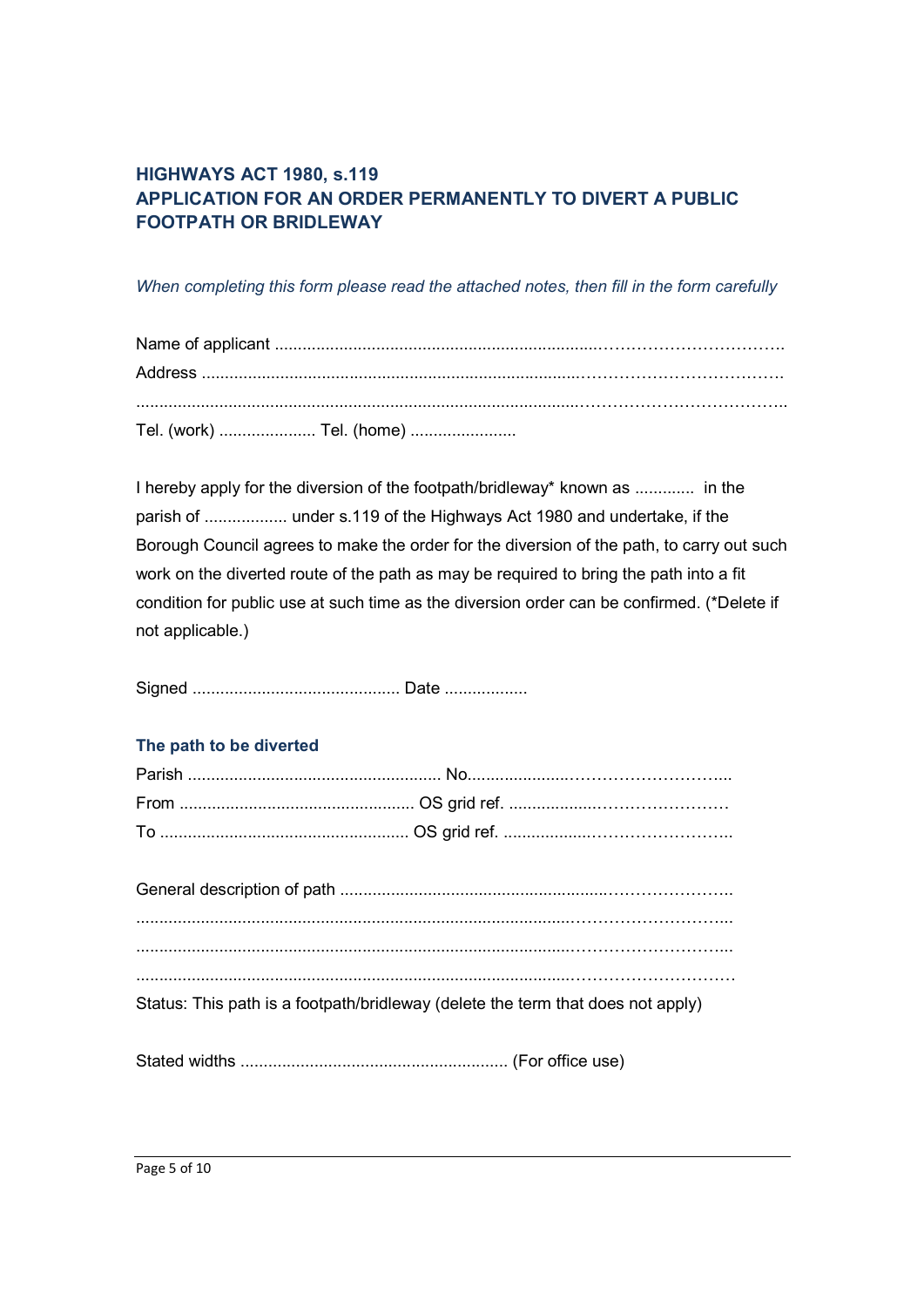Is the right of way open and available for use at all times by members of the public? If 

#### Landowner

| $\textbf{Name} \textit{} \textit{} \textit{} \textit{} \textit{} \textit{} \textit{} \textit{} \textit{} \textit{} \textit{} \textit{} \textit{} \textit{} \textit{} \textit{} \textit{} \textit{} \textit{} \textit{} \textit{} \textit{} \textit{} \textit{} \textit{} \textit{} \textit{} \textit{} \textit{} \textit{} \textit{} \textit{} \textit{} \textit{} \textit{} \textit{$ |  |
|----------------------------------------------------------------------------------------------------------------------------------------------------------------------------------------------------------------------------------------------------------------------------------------------------------------------------------------------------------------------------------------|--|
|                                                                                                                                                                                                                                                                                                                                                                                        |  |

#### Lessee/tenant

#### **Occupier**

#### **Reasons for the diversion**

Section 119 of the Highways Act 1980, as amended by Schedule 16 para. 5 of the Wildlife and Countryside Act 1981, permits diversions of public footpaths and bridleways on the grounds that it is expedient in the interests of (i) the owner, lessee or occupier and/or (ii) the public. Please indicate whether this application serves the interests of (i) and/or (ii) and give specific reasons why. Please provide as much detail as possible as this will help to inform the Councils decision making process (Please continue on a separate sheet as necessary):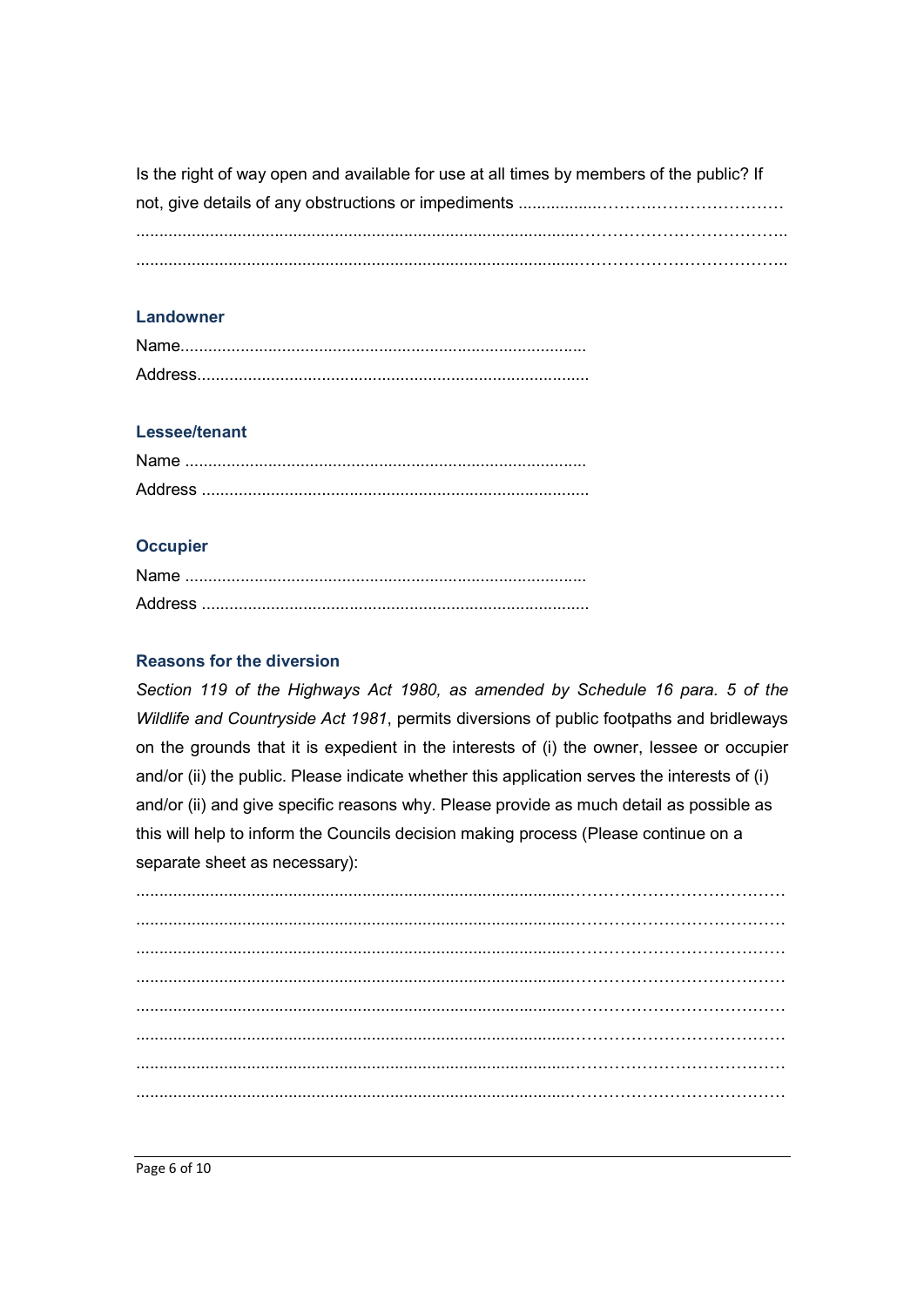What effect will the diversion have on the convenience and enjoyment of the path by the public?

# The proposed new route of the path

Please enclose a signed and dated plan, preferably at scale of not less than 1:2,500 and based on an Ordnance Survey map. 

# **Landowner**

#### **Lessee/tenant**

| Name |  |
|------|--|
|      |  |

# **Occupier**

| Name    |  |
|---------|--|
| Address |  |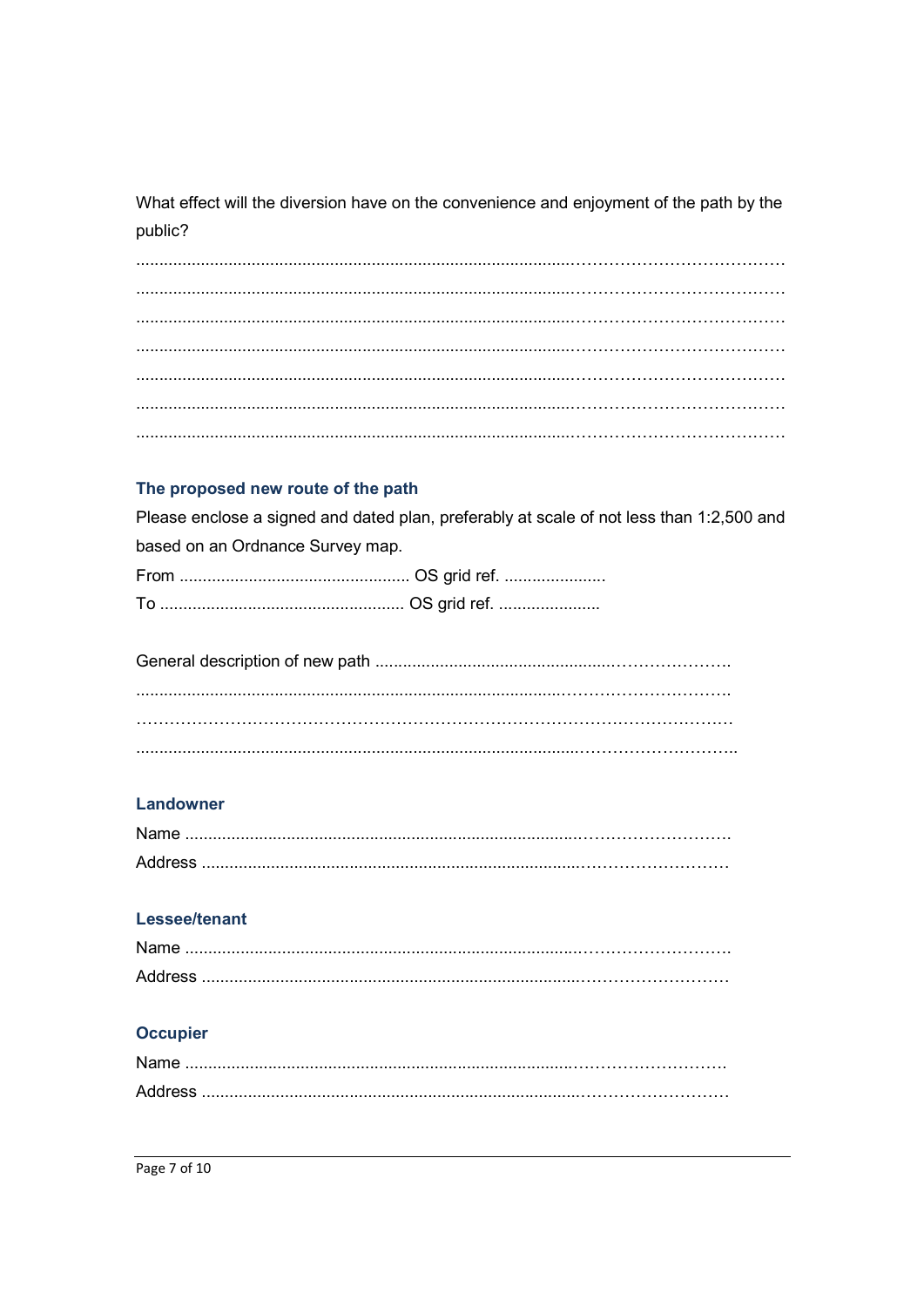Please give details of any other person(s) having a legal interest in the land over which the right of way is to be diverted including a mortgagee or a person having an easement over the land:

..............................................................................................………………………………… …………………………………………………………………………………............................. ..............................................................................................………………………………… ..............................................................................................………………………………… ..............................................................................................…………………………………

Has the written consent of all such persons been obtained? Yes/no\* (\*Delete if not applicable.) The consents must accompany this application.

# General

State what work (including the construction of stiles, gates and fences) will be necessary to put the proposed route into a fit condition for use by the public and how long this should take (a maximum of three months is usually allowed):

..............................................................................................………………………………… ..............................................................................................………………………………… ..............................................................................................………………………………… ..............................................................................................………………………………… ..............................................................................................………………………………… ..............................................................................................………………………………… ..............................................................................................…………………………………

You may be required to enter into an agreement with the Borough Council for you and your successors to maintain such bridges to the satisfaction of the Council.

The new path will be signposted and/or waymarked to the extent deemed necessary by the Council.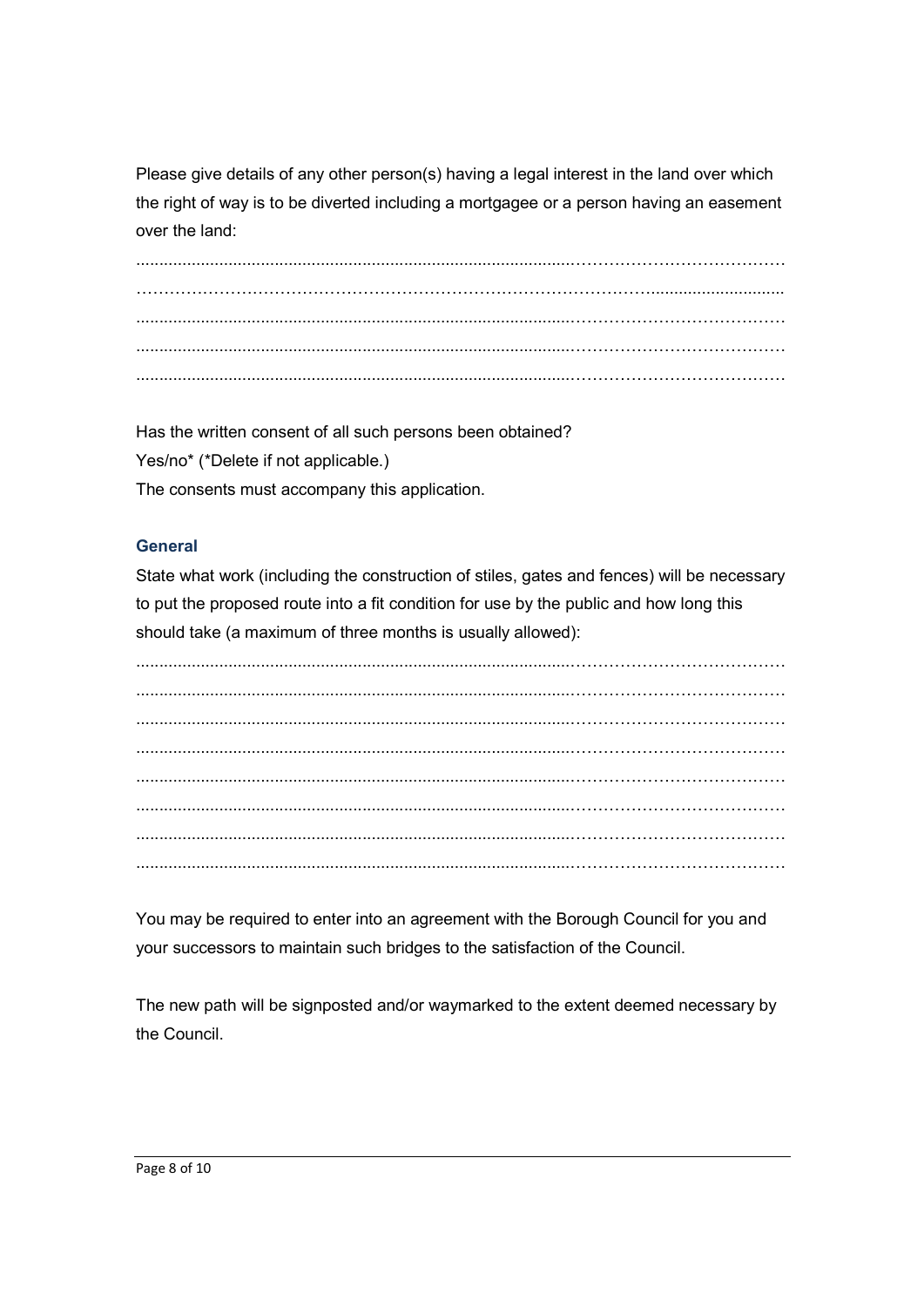#### **Statement**

The applicant (named above) agrees the following:

- **Costs** to reimburse the Council's costs for making and processing this application. These costs include the cost of carrying out consultations, advertising the application and the Council's legal fees and Officer time. The fee for an uncontested order is £2480. Please note that additional costs may become payable if the application is contested.
- New Works Cost to put the new route(s) into a fit condition, as approved by the Council, for use by the public within 28 days of a request by the Council to do so. (I acknowledge that under the provisions of s.119(5) of the Highways Act 1980 the Borough Council will put the path(s) into a fit condition if I have not already done so and recover the costs of doing so from me).
- Compensation **Costs** to reimburse the costs in full of any compensation which becomes payable under Section 28 of the Highways Act 1980 as applied by Section 121 (2) of the Highway Act 1980.
- **Statutory** Undertakers undertake with Solihull Metropolitan Borough Council to meet in full the requirements of any statutory undertaker in respect of any apparatus which may be over, in or under the right of way in respect of which I am making this application. I understand that the consent of the statutory undertakers (i.e. gas, water, electricity, telecommunications, the Post Office and the Civil Aviation Authority) is required before the order can be confirmed by the Council and that their consent may be conditional on my carrying out works to protect the statutory undertakers' apparatus and/or rerouting it. (The Council will consult with statutory undertakers on your behalf).